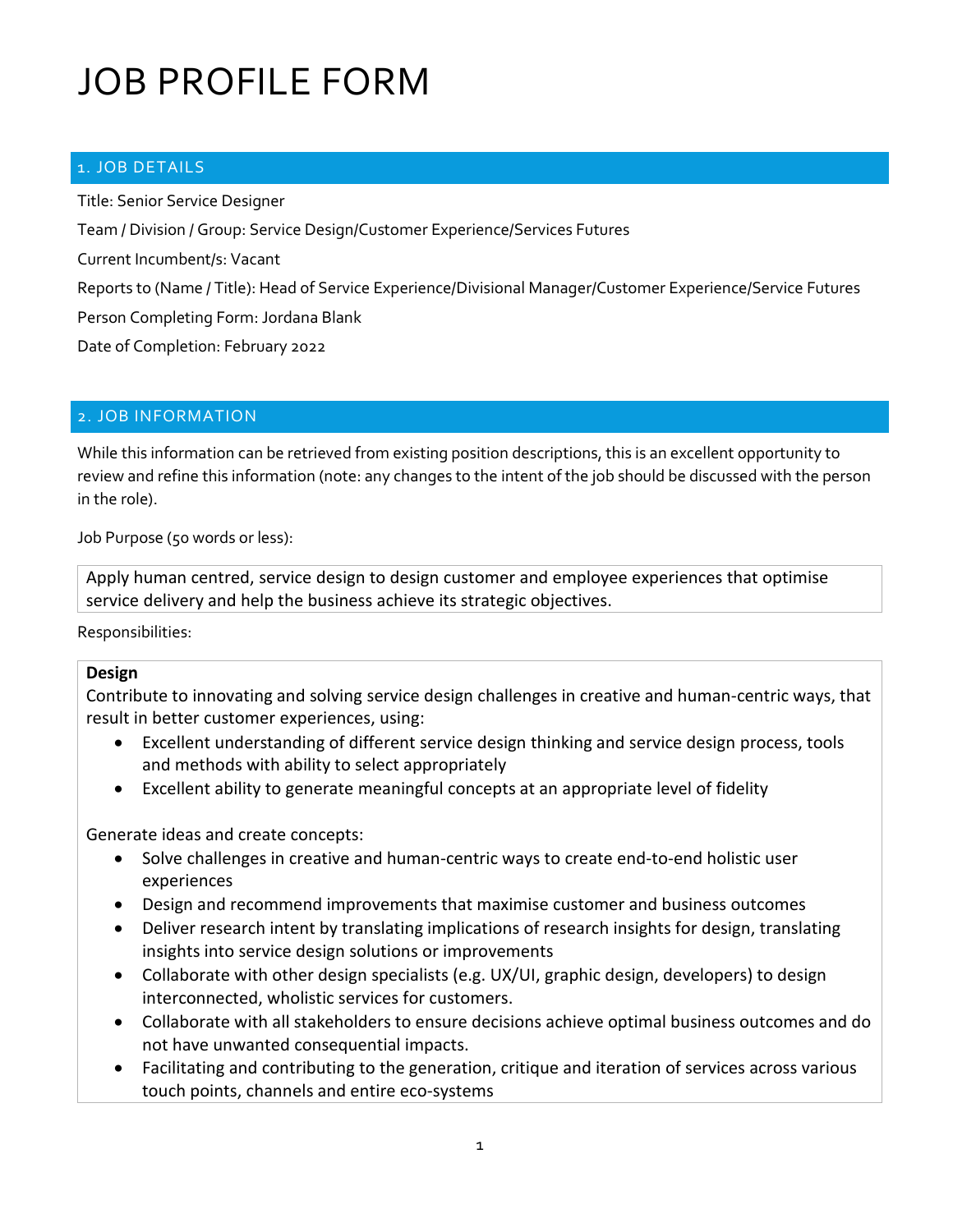- Participate/lead the delivery of service design projects, goals and deliverables in collaboration with CX Lead, business owners and key stakeholders
- Undertake BAU initiatives
- Support with developing the design capability of junior staff

### **Research**

Support the team as required to understand customer experience challenges, customers' expectations, current behaviors, motivations, needs, plus systems/processes associated with YVW services and experiences. May involve:

- Recruit research participants
- Gather, analyse and synthesise data
- Generate and translate insights
- Communicate insights, using visual, written and verbal skills
- Manage data collection schedules, raw data in written, photographic, audio or video formats.